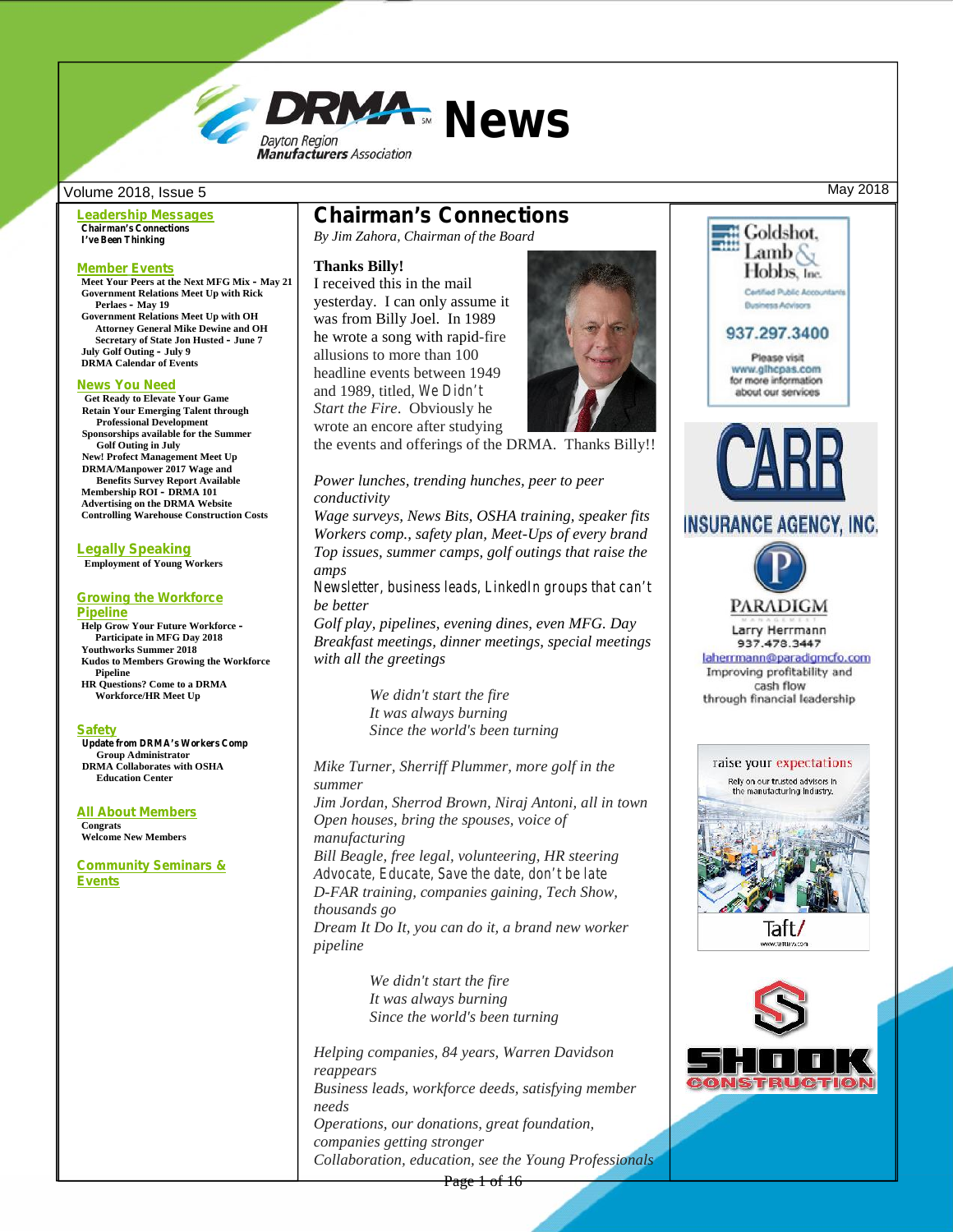

*101, not outdone, study our directory Member spotlights, DC go flights, ITR and Beaulieu Rock and roll machining lore, I can't take it anymore*

*We didn't start the fire It was always burning Since the world's been turning*

**I've Been Thinking . . .** *By Angelia Erbaugh, President*

Members expect **advocacy** from a trade association and it's part of DRMA's brand promise. DRMA advocates for members' issues on many fronts, with public officials, legislators, educators, parents, the business community, the media, and many other regional stakeholders.

One way we do this is by holding **Government Relations Meet Ups** so that members have the opportunity to share their opinions with government officials who represent us and learn more about their agenda. Join us at our next Meet Up on Friday, May 18, from 8 to 9 a.m. at Clark State's campus in Beavercreek with Ohio Rep Rick Perales.

Meet Ups are small discussion groups, designed to stimulate dialogue in a casual, comfortable atmosphere. Ask questions, get advice, and share your experiences with fellow members. They are FREE and for members only. Click here to register.

Speaking of Meet Ups, keep this in mind: We're going to try a new one for **project managers in manufacturing**. We're teaming up with the Project Management Institute Dayton Chapter on this collaborative effort. Mark your calendar for August 29, 7:30 to 8:30. Stay tuned for details.

More about Meet Ups . . . you know we've been holding a bunch of them over the last 18 months. You know they are organized around different topic areas and are designed to connect members with other members who are interested in the same topic, so that you can learn from each other in a casual, comfortable atmosphere. What you may not have thought about is that Meet Ups are a **perfect professional development** opportunity for your staff . . . they will be able to talk with, and learn from, a group of their peers about issues that impact their work responsibilities. I encourage you to encourage them to attend. Click here for more info. (meet up page on website)

Hot off the press! You know it's tough to find qualified employees. And you know that it's critically important to keep the good ones you find. We have a NEW program that can help you retain your younger employees! DRMA's Young Professional Committee has worked with the University of Dayton's Center for Leadership to offer one of their most popular programs for DRMA members. Leadership Essentials: Understanding Leadership and Team Development, a day-long workshop will be presented on Wednesday, August 22, at UD's River Campus. The program is only \$375 (that's \$20 off the street price) and includes breakfast, lunch, snacks, and course materials. Space is limited to 35 participants, so email Shay today to reserve your space. Preference is given to those 40 and younger.

Make it easier on yourself to find skilled workers in a couple of years. If your facility shows well (would a 13 year old think your shop looks cool?), host an open house on **MFG Day 2018** on October 5 to show students, educators, and parents the great occupations and careers your company offers. Contact Kayla on how to get started.

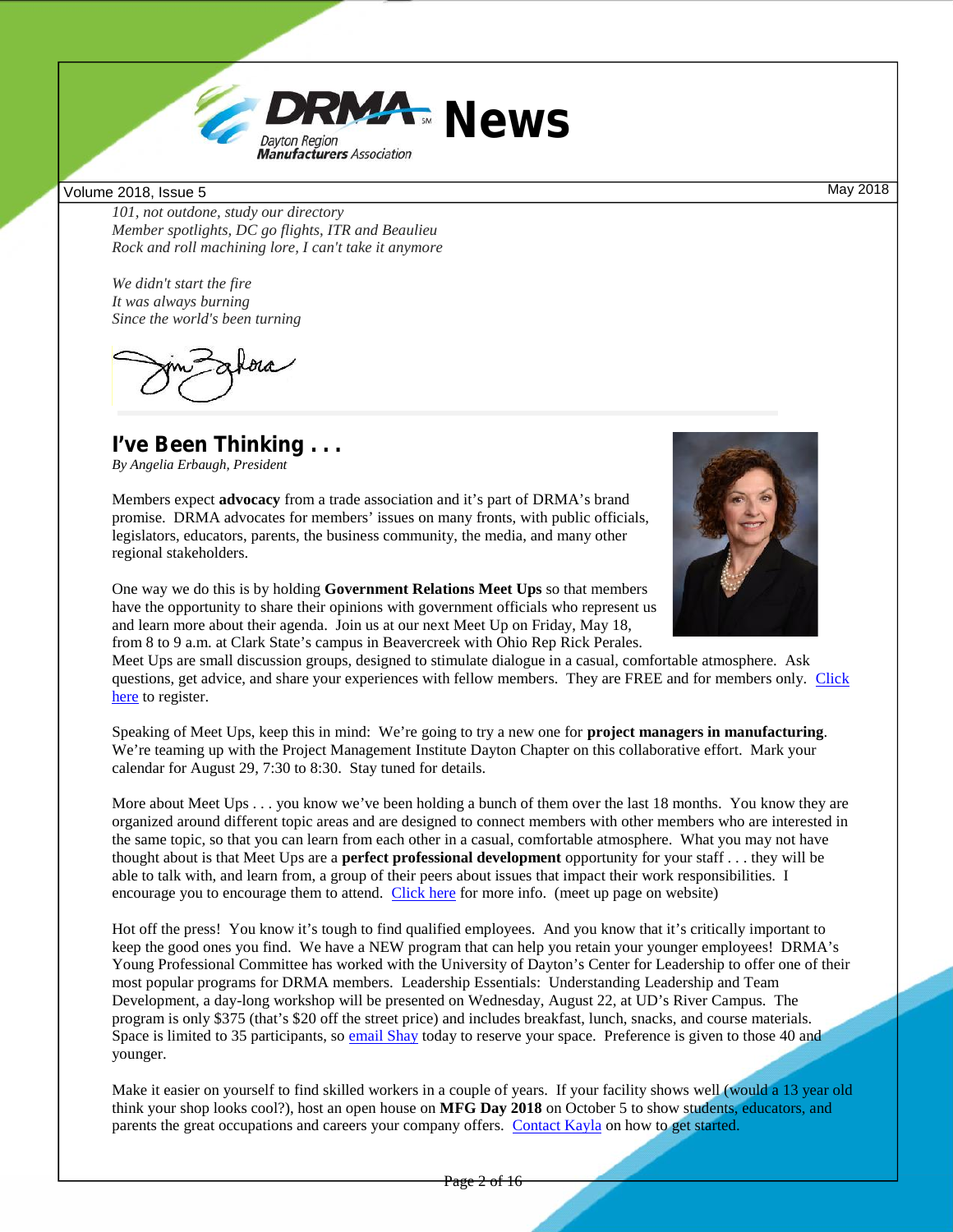

We're having great success in raising the awareness of the great careers our region's manufacturing industry offers with our **Power Lunches and career day activities**! Do you have a passion for growing your workforce pipeline and talking with young people? Please volunteer a couple hours of your time and expertise during a Power Lunch and speak with students one on one about why you love working in manufacturing. Talking points will be provided to you. This is an easy and enjoyable way for you to impact your future workforce! Contact me for more information.

Do you know that the DRMA Foundation funds all our activities to grow the manufacturing workforce which include MFG Day and Power Lunches? Do you know that our two **golf outings raise money for the Foundation**? Your support of these golf outings have a direct impact on the number of career awareness initiatives we can undertake. Please participate in and SPONSOR the outings! They are coming up on May 21 at Troy County Club (play your own ball) and on July 9 at Walnut Grove Country Club (best ball). Contact Shay for information.

You know that you can get a HUGE discount off your workers' comp premium by being part of a group. Do you know that you have to pay dues to the organization that sponsors the group? And since you already pay dues to DRMA, why not get a quote for the DRMA workers' comp group? Contact Shay who will connect you with CareWorksComp, the administrator of our group. They will get you a no-obligation quote.

Thanks for choosing to be a member!

Jugui



**Stay in the know!**

Get in front of manufacturers! **Seeking sponsors for the Newsletter and Member Events Contact Shay today to find out more!**

**#DaytonRMA**

## **Member Events**

### **Meet Your Peers at the Next MFG Mix – May 21**

Do you enjoy the cocktail hour at DRMA evening events? Then you'll love the MFG Mix, a casual, open house style gathering of DRMA members, designed with manufacturers in mind.Say hi to old friends and meet some new business colleagues in a friendly and welcoming environment. Think you won't know anyone? Don't worry! We'll connect you with someone who will introduce you to people you want to meet. Enjoy hors d'oeuvres and a cash bar while you meet with your DRMA peers to share best practices, solve problems, and find new avenues for business growth.

Join us at the next Mix hosted by Conger Construction! Date: Monday, May 21 Place: Troy Country Club, 1830 Peters Rd, Troy, OH 45373 Time: 5:00 – 7:00 p.m. Cost: \$10 for members, \$20 for non-members



Click here to register.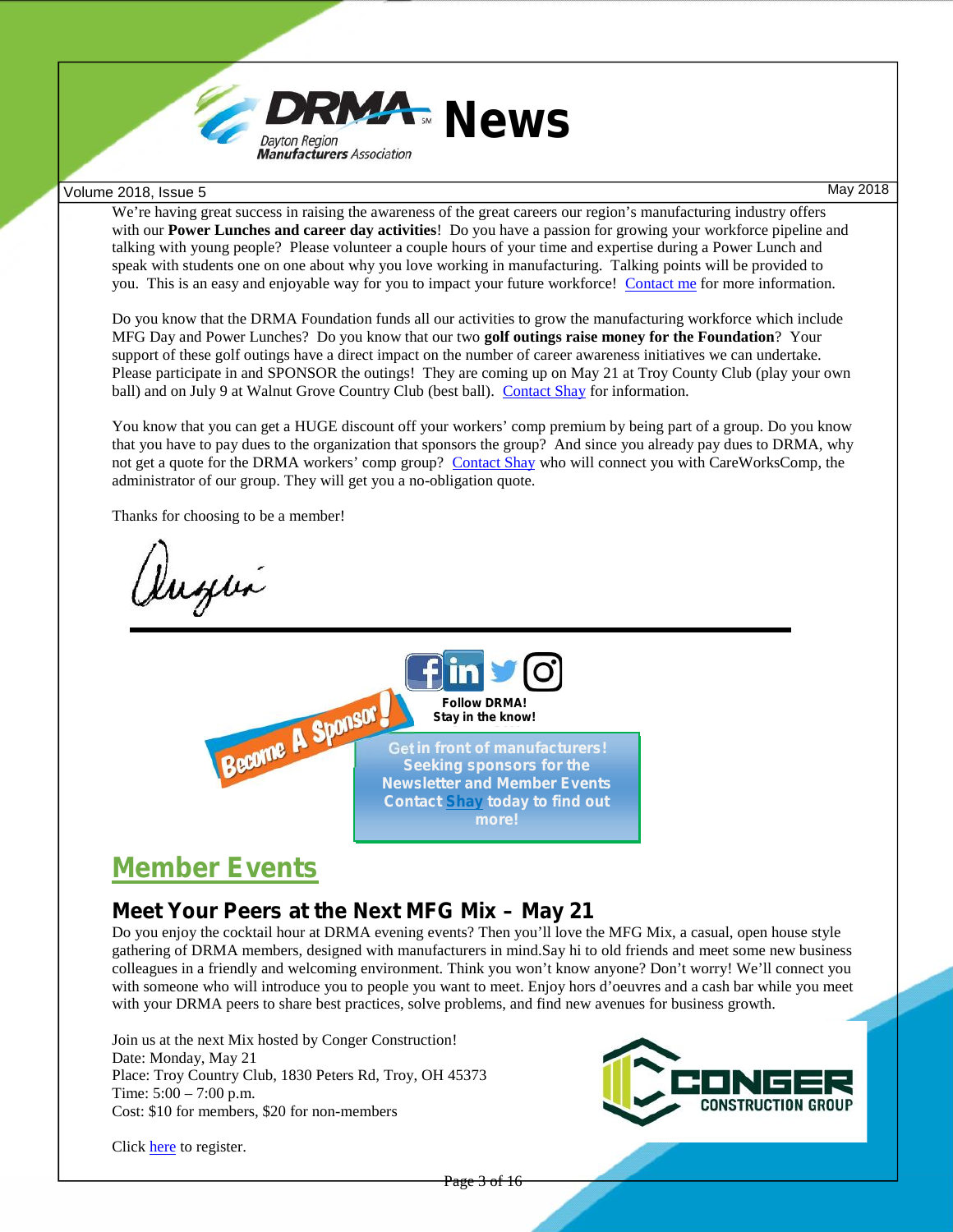



### **Government Relations Meet Up with State Representative Rick Perales – May 18**

Join us as we meet with State Representative Rick Perales to hear his office's priorities and to share with him the concerns and issues of our manufacturer members. This Meet Up will be held at Clark State Community College's Beavercreek Campus, Room 230, on Friday, May 18, from 8 to 9 a.m. Click here to register.



### **Government Relations Meet Up with Gubernatorial Candidates DeWine and Husted – June 7**

Join us on the campaign trail as we meet with gubernatorial candidates Mike DeWine and Jon Husted to hear their plan for supporting manufacturers. This Meet Up will be held at the Montgomery County Business Solutions Center on Thursday, June 7, at 7:30 a.m. Click here to register.



## **Summer Golf Outing – July 9**

the 2018 DRMA Summer Golf Outing on Monday, July 9, at Walnut Grove Country Club. All proceeds benefit the DRMA Foundation and its efforts to develop and retain a skilled workforce for the manufacturing industry.

The format is a scramble with two shotgun starts at 7:30 a.m. and 1:00 p.m. Start times will be assigned on a first come basis. To make your start time request (morning or afternoon), return the registration form with payment. We'll make every effort to honor your request but no guarantees are made. Registration forms and payments will be accepted via email, fax, or mail only; no phone calls, please. Cancellations with refunds will be accepted through June 25. All name changes must be made by July 3.

The price for golf and lunch is \$130 per person (including cart); the price for dinner is \$50.

### **Golf and Lunch**

- All golf participants must be employees of a member company with a limit of 8 per member company.
- Use the attached registration form to provide the names of participants in your group. If you do not specify a start time or group, you will be placed at the discretion of the golf committee.
- Your golf fee includes lunch and is available in the clubhouse starting at 11:30.
- Mulligans and skins will be on sale when you check in and games will be conducted on the course, so don't forget to bring cash (small bills only, please).
- The driving range will be open all day for practice before your start time.
- A Bloody Mary bar will be available (cash/credit card).
- Only soft spikes are allowed on the course; allow 15 minutes for the club to change hard spikes (at your cost).
- Please do your part in keeping the event fun for all by observing golf etiquette please don't slow down the play.
- Play will be stopped if lightning is detected in the vicinity in accordance with the golf club policy. If golf is cancelled, it will be rescheduled for later in the summer. However, the dinner and evening program will be held regardless of weather. No refunds will be made due to weather.

### **Cocktails and Dinner**

- Cocktails (cash/credit card bar) begin at 6 p.m. in the clubhouse.
- Dinner begins at 7 p.m.
- Dinner tickets will be mailed a week before the outing; please bring your ticket with you!

Page 4 of 16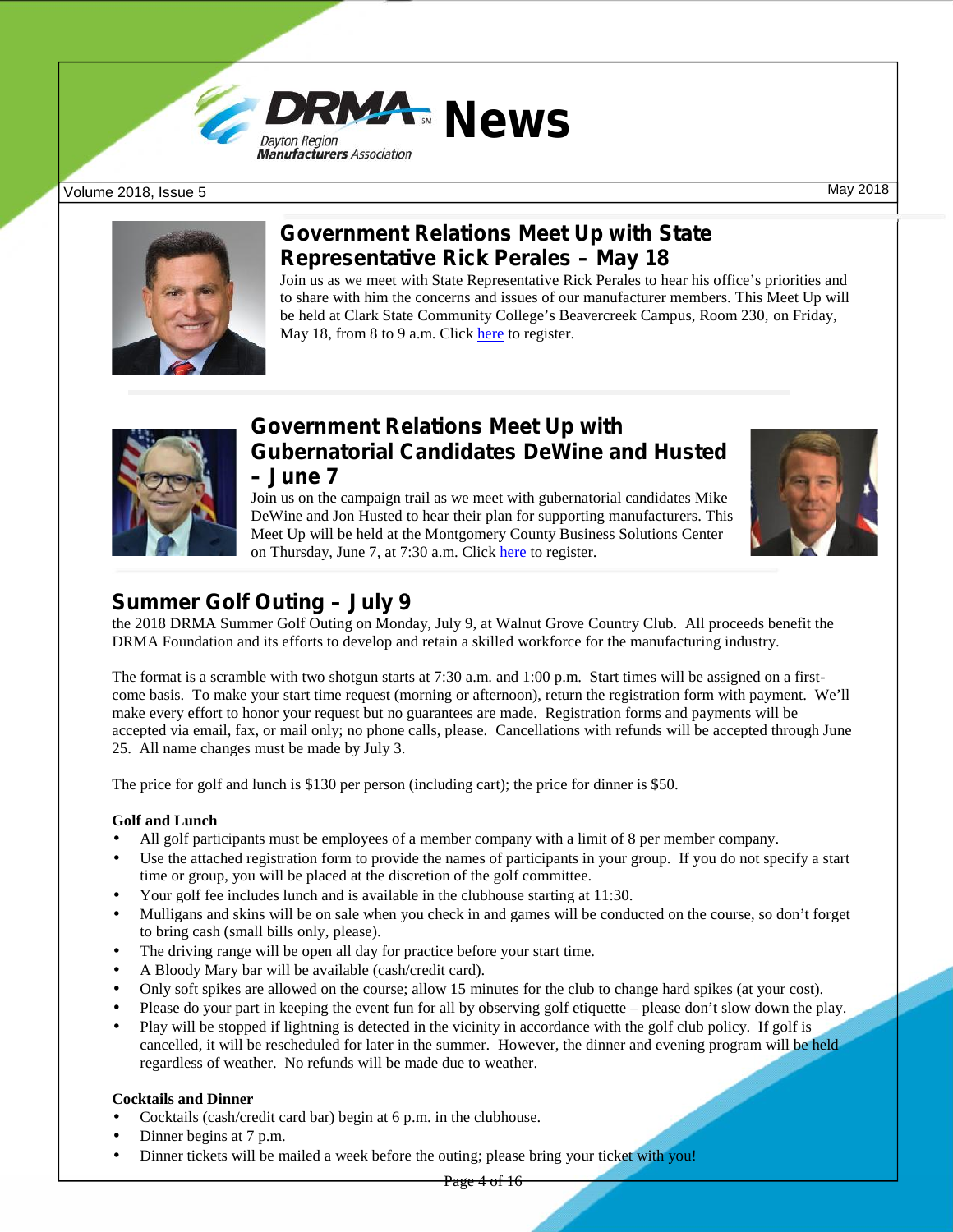

Even if golf is cancelled due to inclement weather, the cocktail hour, dinner and evening program will be held.

#### **Prizes and Raffles**

- Golf prizes (team low gross, low net, and skins) will be awarded at dinner.
- Everyone attending dinner is eligible to win door prizes. Winning numbers for all but five big door prizes will be pre-drawn, and prizes may be picked up throughout the evening. The remaining five big prizes will be awarded at dinner, and all dinner ticket holders are eligible to win – even if you won one of the pre-drawn prizes. You must present your ticket in order to win.
- A raffle will be held for a custom-fitted set of irons or \$650 worth of pro shop merchandise. Raffle tickets will be on sale during cocktails/dinner (\$1 each, 6 for \$5, or 18 for \$10). You must be present to win.
- New this year! A 50/50 raffle will be held during cocktails/dinner (\$5 each, 5 for \$20). You must be present to win.

#### **Sponsorships**

Unlimited tee and green sponsorships are available. For \$200, a sign with your company's name will be placed at a tee or green, and your company will be recognized in signage at the dinner and in the DRMA newsletter. Also available are sponsorships for games and treats at the outing. Sponsorships help you promote your company AND help boost proceeds from the outing. Contact Shay at (937) 949-4000 or SKnoll@DaytonRMA.org for more information.

#### **Attire**

Proper golf attire is required; jeans are not permitted on the course or in the clubhouse.

#### **Cancellations**

Cancellations with refunds will be accepted through June 25.

*Proceeds from the outing will be contributed to the DRMA Foundation, a 501(c)3 organization. Consult your professional income tax advisor to determine the amount which may be deductible as a business expense or a charitable contribution.*

### **DRMA Calendar of Events**

| <b>May 15</b> | Operations Meet Up – The Dupps Company, Germantown, register here                     |  |
|---------------|---------------------------------------------------------------------------------------|--|
| Mav 18        | Government Relations Meet Up with Rick Perales – Clark State                          |  |
|               | Beavercreek Campus, register here                                                     |  |
| <b>May 21</b> | DRMA Golf Outing – Troy County Club                                                   |  |
| <b>May 21</b> | MFG Mix - Troy County Club, register here.                                            |  |
| <b>May 22</b> | Workforce/HR Meet Up - Dayton, register here                                          |  |
| June 7        | Government Relations Meet Up with Mike Dewine & Jon Husted $-$ Dayton, register here. |  |
| July 31       | MFG Mix - Day Air Credit Union, Kettering, register here.                             |  |
| August 7      | Additive Manufacturing Meet Up - Dayton, register here                                |  |
| August 8      | Safety Meet Up - Dayton, register here                                                |  |
| August 14     | Young Professionals Meet Up – Dayton, register here                                   |  |
| August 22     | <b>YP Professional Development: Leadership Essentials</b>                             |  |
|               |                                                                                       |  |

For a full listing of all events throughout the year, please visit our events page.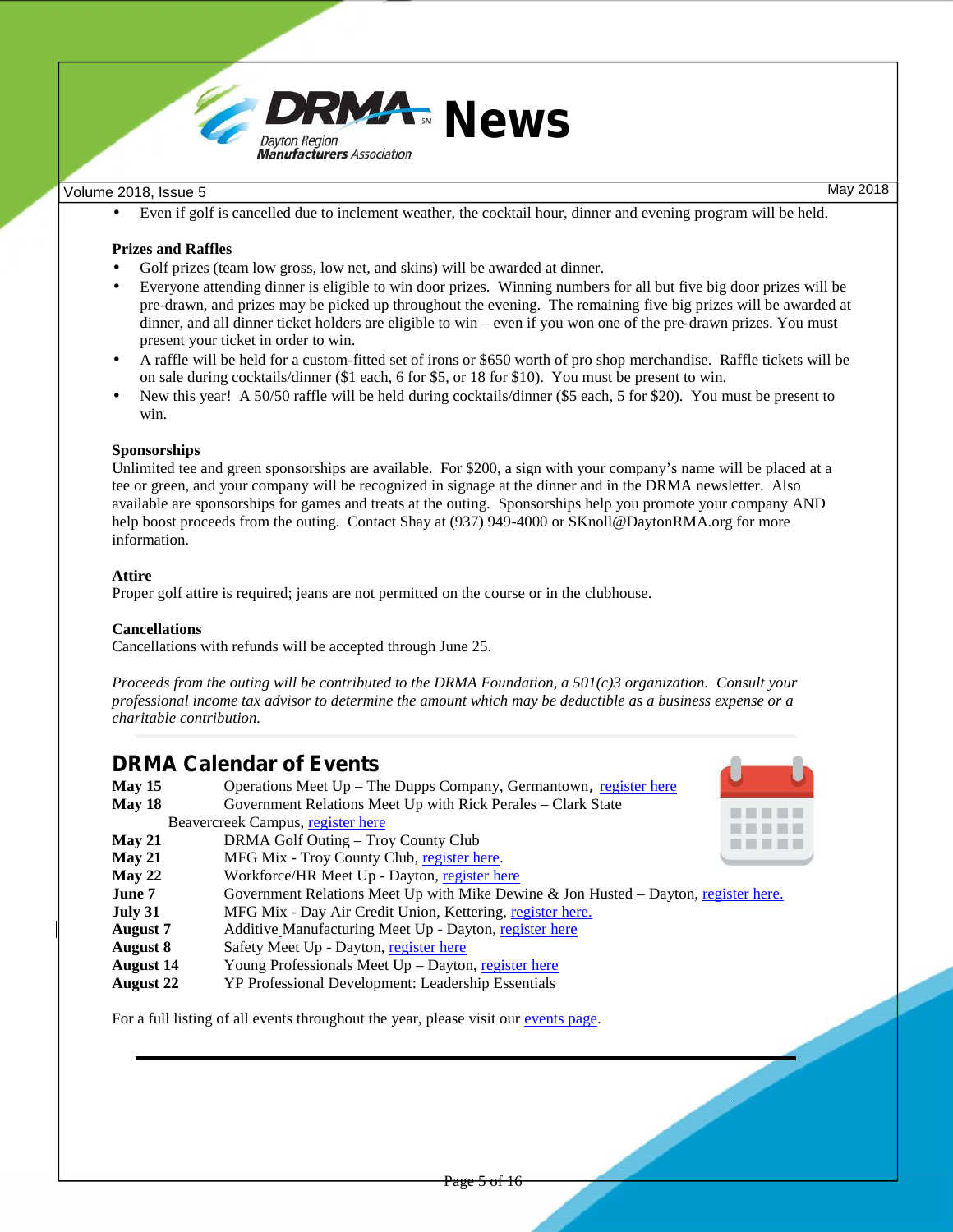

## **News You Need**

### **Get Ready to Elevate Your Game**

*AMTS Returns to the Dayton Convention Center October 17-18*

Past Advanced Manufacturing and Technology Show (AMTS) attendees tell us manufacturers in this region don't often go to national tradeshows. They cite increasing entry, travel, and time costs as primary reasons. For those who do attend distant shows, most still end up buying locally from area suppliers. That's why for many manufacturers, AMTS is the ONLY show they attend. Most come from within a 3-hour driving radius, looking for business solutions HERE. If you're searching for business in our region, AMTS is your show!

Returning this October to the Dayton Convention Center, AMTS exhibitors will reach thousands of qualified buyers and prospects in just two days. It's easy, it's convenient, and it's closer to your customers. One past attendee explained to us how they count on AMTS to find local partners they can trust:

"I prefer to do business with local companies," said Greg Bernett, of Lord Corporation. "Those that exhibit at AMTS show a level of interest and commitment to our region and are always my first choice in who I want to do business with. It's good to know that support is just a phone call away."

Nothing beats that face-to-face meeting or live product demo, making the AMTS tradeshow floor the perfect place to tap into our region's market.

This year, AMTS is elevating its own game to bring you the most rewarding, engaging show experience yet. In addition to the thousands of qualified customers you could meet, you'll enjoy live technology demonstrations, revamped workshops, and an opt-in Happy Hour with good food, craft beer, and fun entertainment.

**NEW For DRMA Associate Members:** For 2018, several 10'x10' exhibit booths have been added to the Show's entrance in the main lobby area. This space guarantees you'll be seen by every attendee on their way into the show and on their way out! And with attractive pricing, these spaces won't last long.

For more information on reserving your space now, click here to email Shelley Baker, or call (937) 949-4004.

### **Retain Your Emerging Talent through Professional Development**

You know it's tough to find qualified employees. And you know that it's critically important to keep the good ones you find. We have a NEW program that can help you retain your emerging talent! DRMA's Young Professionals Committee has worked with the University of Dayton's Center for Leadership to offer one of their most popular programs exclusively for DRMA members. *Leadership Essentials: Understanding Leadership and Team Development*, a day-long workshop, will be presented on Wednesday, August 22, at UD's River Campus.

In this high-energy and interactive program, participants will be taking part in a DiSC self-assessment, group discussions, and activities that will help them identify their strengths and opportunities. As organizations tend to do more with less, the power and performance of the team plays a larger role than ever before in the overall success of the organization. Leading, managing, and being part of a team takes knowledge and skill. Participants will identify the stages of team development and will learn how to accelerate their team's performance in the future.

This program will help participants:

- Identify the strengths, opportunities, and impact of different leadership styles
- Develop a plan to work more effectively with others possessing different styles
- Understand the four stages of team development and tactics to accelerate teams into performing at a higher level than they would as individual contributors



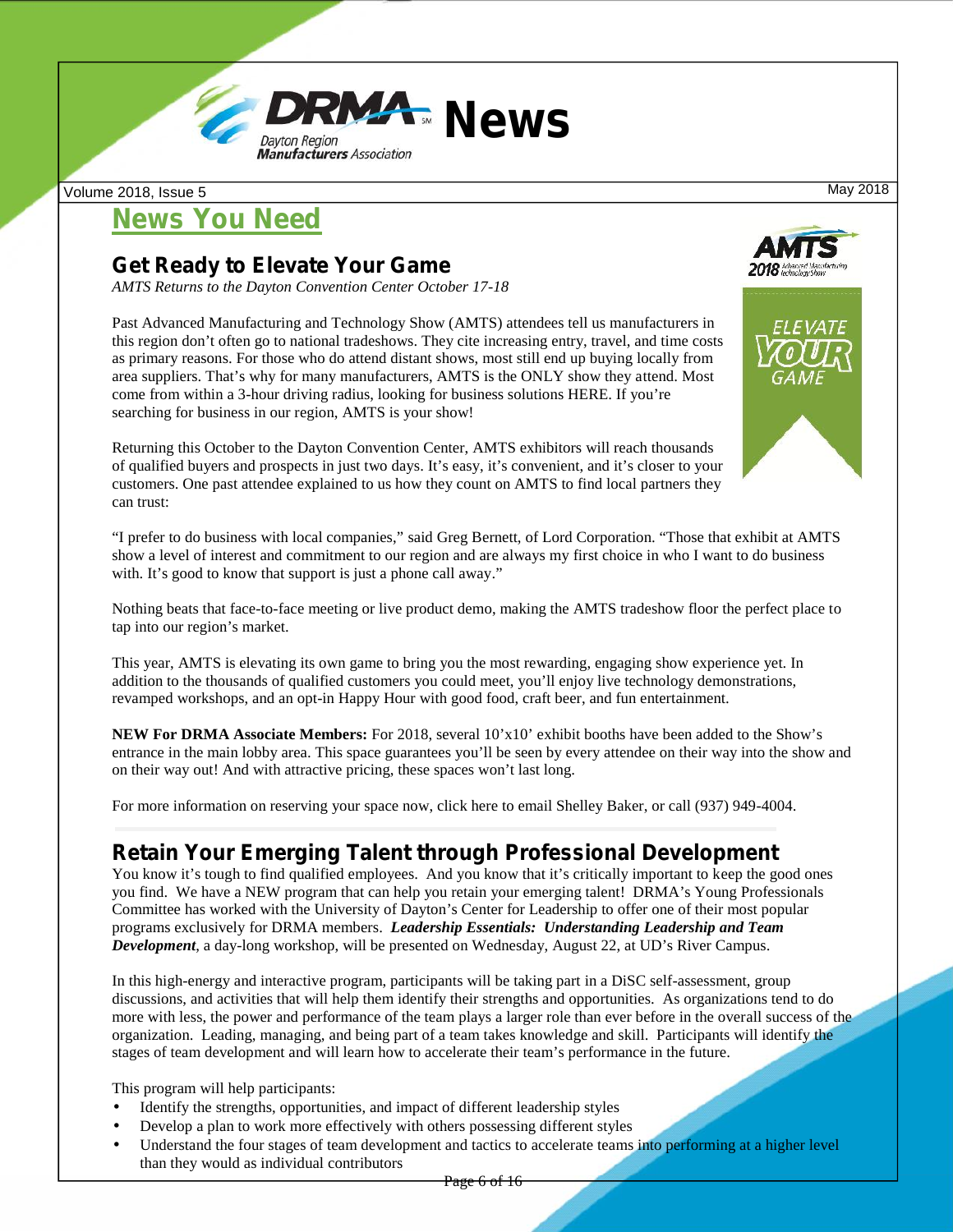

The program is only \$375 for DRMA members (a discounted price!) and includes breakfast, lunch, snacks, DiSC assessment, and course materials. Space is limited to 35 participants, with preference given to those 40 and younger. Email Shay today to reserve space for your employees!

### **Sponsorships available for the Summer Golf Outing in July**

NOW SEEKING golf outing sponsors! You get your company's brand in front of over 200 golfers AND your sponsorship benefits the DRMA Foundation and its efforts to develop and retain a skilled workforce for the manufacturing industry. Unlimited tee and green sponsorships are available for our Summer Golf Outing on July 9 at Walnut Grove Country Club. For \$200, a sign with your company's name will be placed at a tee or green, and your company will be recognized in signage at the dinner and in the DRMA newsletter. Also available are sponsorships for games and treats at the outing. Sponsorships help you promote your company AND help boost proceeds from the outing. Contact Shay at (937) 949-4000 or SKnoll@DaytonRMA.org for more information.

### **New! Project Management Meet Up**

DRMA and the Project Management Institute Dayton Chapter are teaming up to offer a Meet Up for those in manufacturing who are responsible for any aspect of coordinating and managing projects or programs with engineering or manufacturing content. Topics of discussion will include project lessons learned, best practices, streamlining engineering-to-manufacturing release processes, tools, techniques, methods and other areas of interest about managing projects within your company. We're looking at holding the first meet up on August 29 from 7:30 to 8:30 a.m. If you would like to be put on the list to receive information, email Angelia.

### **DRMA/Manpower 2017 Wage and Benefits Survey Report Available**

Paying people fairly is good for business. Underpay, and employees will eventually look for a better offer. Overpay, and the payroll budget and profitability will suffer. Benchmark your jobs against market data contained in the DRMA/Manpower Wage and Benefits Survey Report!

Topics presented in the report include:

- Business demographics
- Employee wages
- Employee benefits (medical, dental, vision, short- and long-term disability, holiday, vacation, profit sharing,  $401(K)$ , and pension plans)
- Work schedules
- Recruiting strategies
- Retention statistics

Non-participating DRMA members may purchase a copy for \$175; non-members may purchase a copy for \$300. Call the Association office (937-949-4000) or email Shay to order your copy.

Here's what members are saying about the survey: *"The DRMA/Manpower Wage and Benefits Survey is a great benchmarking tool for us. We want to offer a total compensation package that is competitive in the region. We want Rack Global Enterprises to be one of the manufacturing employers of choice in the Dayton Region, and the survey supports that goal."* Jim Bowman, Chief Operating Officer, Rack Global Enterprises

*"Techmetals has depended on the survey for years to help keep our competitive edge and retain the best employees."* Pam Conner, HR Director, Techmetals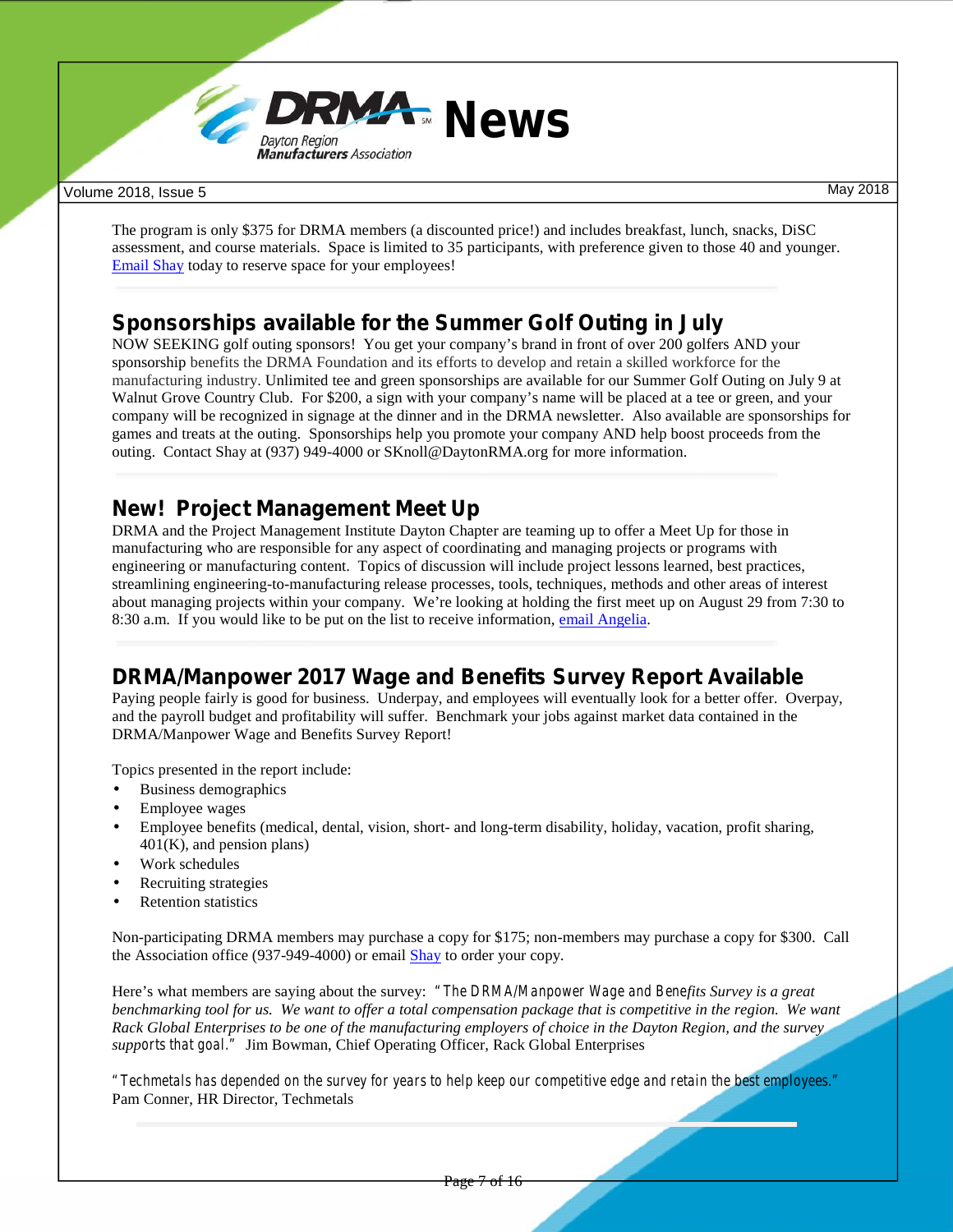

### **Membership ROI… DRMA 101**

Are you new to DRMA, looking to get re-aquainted with the association, or want to know more about getting the full "bang" for your membership dues "buck?" Attend an upcoming DRMA 101 session with DRMA president Angelia Erbaugh, a Board member, and Member Services Committee representative to learn more about making the most of your membership in a casual, conversational setting. Space is limited, so contact Shay today to sign up for an upcoming DRMA 101 session!

#### Manufacturer Sessions:

Tuesday, August 7, 7:30-8:30 a.m., Panera Bread – Troy Wednesday, September 5, 7:30-8:30 a.m., Panera Bread – Miller Lane, Dayton Thursday, September 20, 7:30-8:30 a.m., Straight Shot

Coffee Co. - Middletown

Affiliate/Associate Sessions: Wednesday, May 23 & August 29 and Tuesday, September 25 - 4:30-5:30 p.m., Franco's – Downtown Dayton

### **Advertising on the DRMA Website**

Promote your company by advertising on the DRMA website (<www.DaytonRMA.org>). We have an immediate opening for home page advertising. The website is "information central" – the preferred information source for the manufacturing community in the greater Dayton region, DRMA member companies, customers, buyers, organizations, legislators, and other industry stakeholders. Site hits are averaging 2,200 per month. This advertising opportunity is offered exclusively to members of DRMA. Contact Shay Knoll (sknoll@daytonrma.org) or 937-949-4000 for further details.

### **Controlling Warehouse Construction Costs**

*Submitted by Katie Berner of Miller Valentine Group*

Any number of factors can drive a company to expand their warehouse and or manufacturing space: acquisition of a new company, new contracts coming online, adding a new product line or business, consuming warehouse space for adding manufacturing capability and numerous other possibilities.

The key to making smart decisions about growing your space with the least pain and smartest investment is to start planning early and partnering with an expert to help assess the needs and the current situation so you move forward intelligently.

Should you add on to your existing facility? Lease or buy a nearby space? Build a new building? Renovate an existing facility? What impact will these options have on your business operations? Are there other concerns or needs that make a move more sensible than expanding current facilities? What are the design factors required for your business that will drive the cost of the new space?

### **Early Detection**

As in medicine, catching the issue early, talking to experts, and starting to plan properly always leads to the best outcomes.



Identifying the need for the additional room maybe easy as space constraints become evident, but working through the available solutions, budgeting properly, and setting the specific requirements for the additional room are potential traps. Working with a construction professional when setting realistic expectations for all aspects of the available options will prove to be invaluable, including flexible ownership options for your future space needs.

#### **Creative Planning**

In many ways, the design factors that most significantly drive the cost of a facility are often the most overlooked. Issues like proper clear height/column spacing, footings required for specialty equipment, high rack space requiring higher floor strength, bathrooms/office/lab space requirements and truck docks (number and location) make the design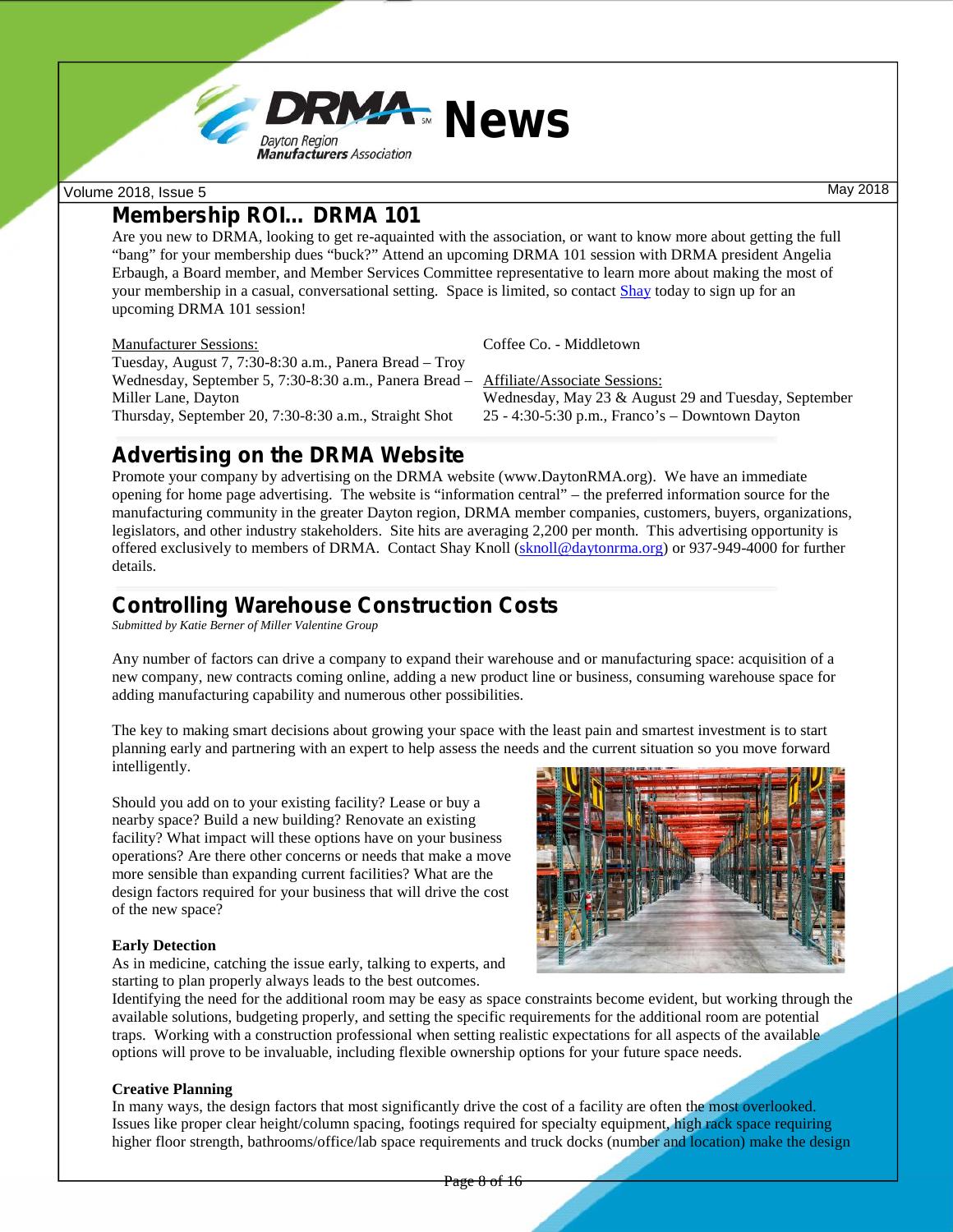

more complex — driving up the cost. Not properly identifying these needs early on can lead to a mismatch between expectations, budgets, and needs.

Working with the right professional, your business should be analyzed in order to create workable plans with budgets for "good/better/best" options. This allows management to focus only on plans that will definitely meet the future needs while allowing the selection of the best ways to invest to ensure success with the new space.

#### **3 Steps to Success**

For each client where additional long-term warehouse/manufacturing space is required, the following steps should be part of the analysis:

- 1) Assess the current building for renovation or expansion and develop a plan if there is potential.
- 2) Look at existing market and facilities that fit the requirements or can be made to do so. If one is found, determine the renovations required, if any.
- 3) Look at new building options and evaluate state/local financial incentives for the project.

Preparing an initial budget on all feasible options provides the owner with the required information to make sound management decisions about satisfying their future space needs for their long-term business operations. This approach also eliminates unnecessary design costs, pursuing a plan that ultimately does not meet your budget or space needs.

Miller-Valentine always looks for the best solution for customers space needs. We create a collaborative partnership between the owner, design team and contractor with an open book pricing method that allows the owner to minimize their time involved in the project and to obtain the best design solutions and pricing that the market has to offer.

Contact Denny Whitehead at 937.293.0900 for additional information on how Miller-Valentine can provide solutions for your Industrial/Manufacturing/Warehouse space needs.

## **Legally Speaking**

### **Employment of Young Workers**

*Submitted by Bob Dunlevey of Taft Law*

With summer often comes employment of young workers. This answers many of the common questions about restrictions imposed by state and federal wage-hour laws. In general, the type of work that a minor may perform is related to the youth's age, the nature of the work and schooling status. State and federal laws vary somewhat so pay attention to your state's regulations. Here is a basic summary:



Now @ Taft Law (937) 641-1743

#### **14 and 15 year olds:**

- Can work up to 3 hours on a school day, Monday through Friday and 18 hours during a school week.
- Can work up to 8 hours a day on a non-school day, or 40 hours in a non-school week.
- Cannot work during school hours.
- Cannot work before 7:00 a.m. or after 7:00 p.m. when school is in session (except from June 1 through Labor Day when evening hours are extended to 9:00 p.m.)
- Cannot work in any manufacturing, processing, mining, construction, warehouse operations, maintenance or repair of machinery, and many restrictions apply in cooking.
- Cannot work in any of the 17 Hazardous Occupations listed below, for "16 and 17 year olds."
- Cannot load/unload trucks.
- Cannot use power driven machinery, mowers or cutters.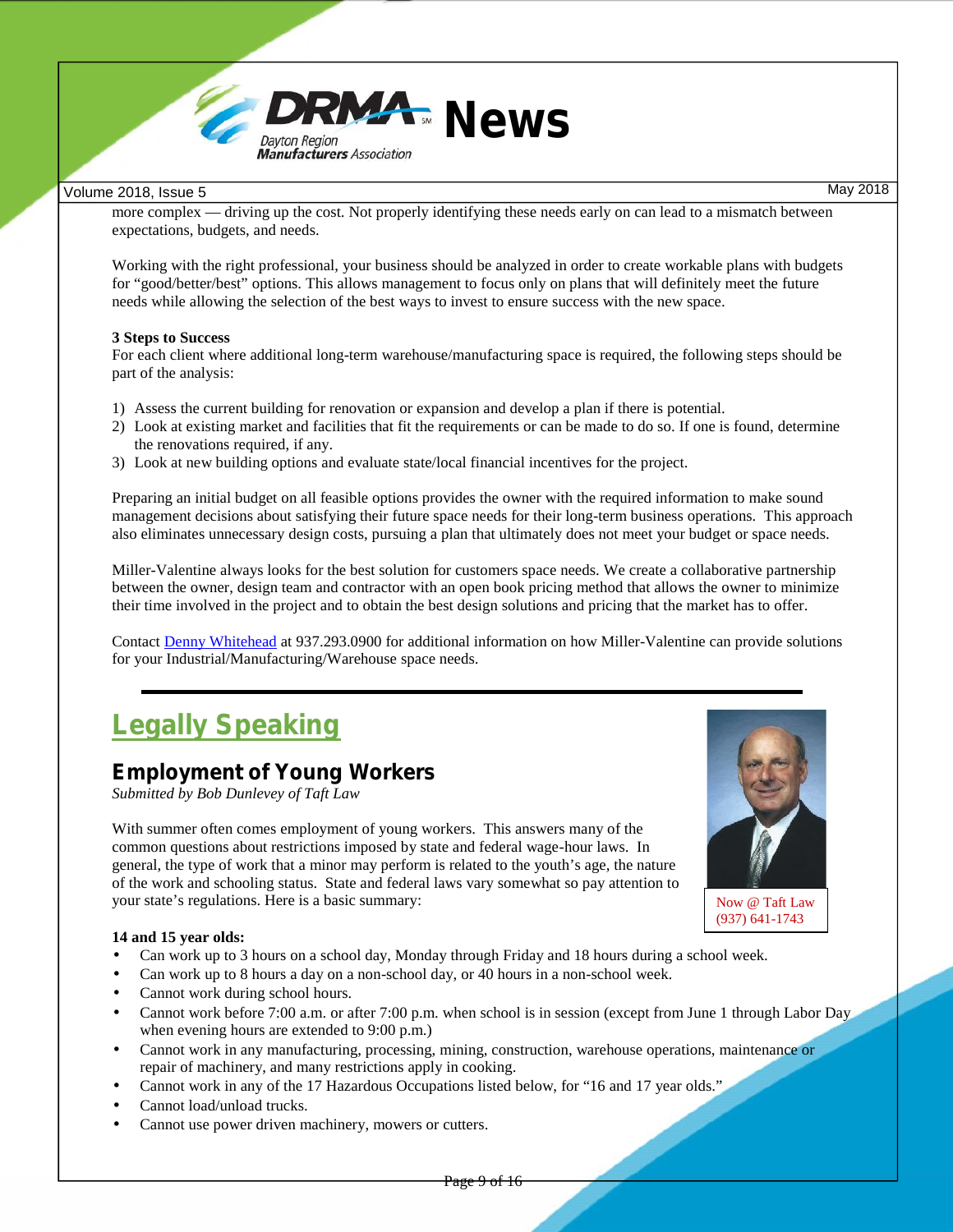

 Under federal law the prohibited occupations for minors under 16 is broader than it appears and includes such things as outside window washing from ladders, work in boiler/engine rooms and work in connection with vehicles using lifting apparatus or tire inflation of removable rims, mowers and cutters.

#### **16 and 17 year olds:**

- While federal laws do not restrict the number of hours or times of day that workers 16 years of age and older may be employed, many states do so and these state restrictions primarily address work during the school day.
- 16 and 17 year olds can work in any occupation except those declared hazardous by the Secretary of Labor. The
	- 17 Hazardous Occupations for non-farm work deal with the following:
		- o Manufacturing or storing explosives
		- o Driving a motor vehicle as primary job or being a vehicle outside helper -- but 17 year olds can perform incidental/occasional daytime driving for vehicles not exceeding 6,000 pounds within a 30 mile radius of the place of employment
		- o Coal mining
		- o Logging and sawmilling
		- o Power-driven wood working machines
		- o Exposure to radioactive substances and to ionizing radiations
		- o Power-driven hoisting apparatus, including forklifts, bobcats and skid-steers
		- o Power-driven metal forming, punching and shearing machines
		- o Mining other than coal mining
		- o Meat packing or processing (including power-driven meat slicing machines)
		- o Power-driven bakery machines
		- o Power-driven paper products machines
		- o Manufacturing brick, tile, and related products
		- o Power-driven circular saws, band saws, wood chippers, and guillotine shears
		- o Wrecking and demolition
		- o Roofing operations
		- o Excavating operations
		- o Door-to-door sales/solicitation is permitted at age 16 under certain restrictions and swimming pool lifeguarding is permitted at age 15.

#### **18 year olds:**

Can work in any job for unlimited hours

#### **Parental employment:**

 A parent's employment of his own child under the age of 16 is permissible in any occupation other than manufacturing, mining or in any of the 17 Hazardous Occupations listed above.

#### **Apprentice/Student Learners:**

 Occupations hazardous for children between ages 16-18 do not apply to apprentices or student learners but restrictions on this include the child must be enrolled in a formal apprenticeship program or state cooperative vocational training program. Other restrictions apply.

#### **State laws:**

 State laws related to employment of minors vary from federal requirements and frequently are more restrictive. Employers should review the requirements of the states in which they do business. For example, Ohio requires a written wage agreement specifying the rate of pay for the youth.

#### **Other laws:**

 Employment laws such as workers' compensation, safety, minimum wage/overtime and discrimination are equally applicable to young workers.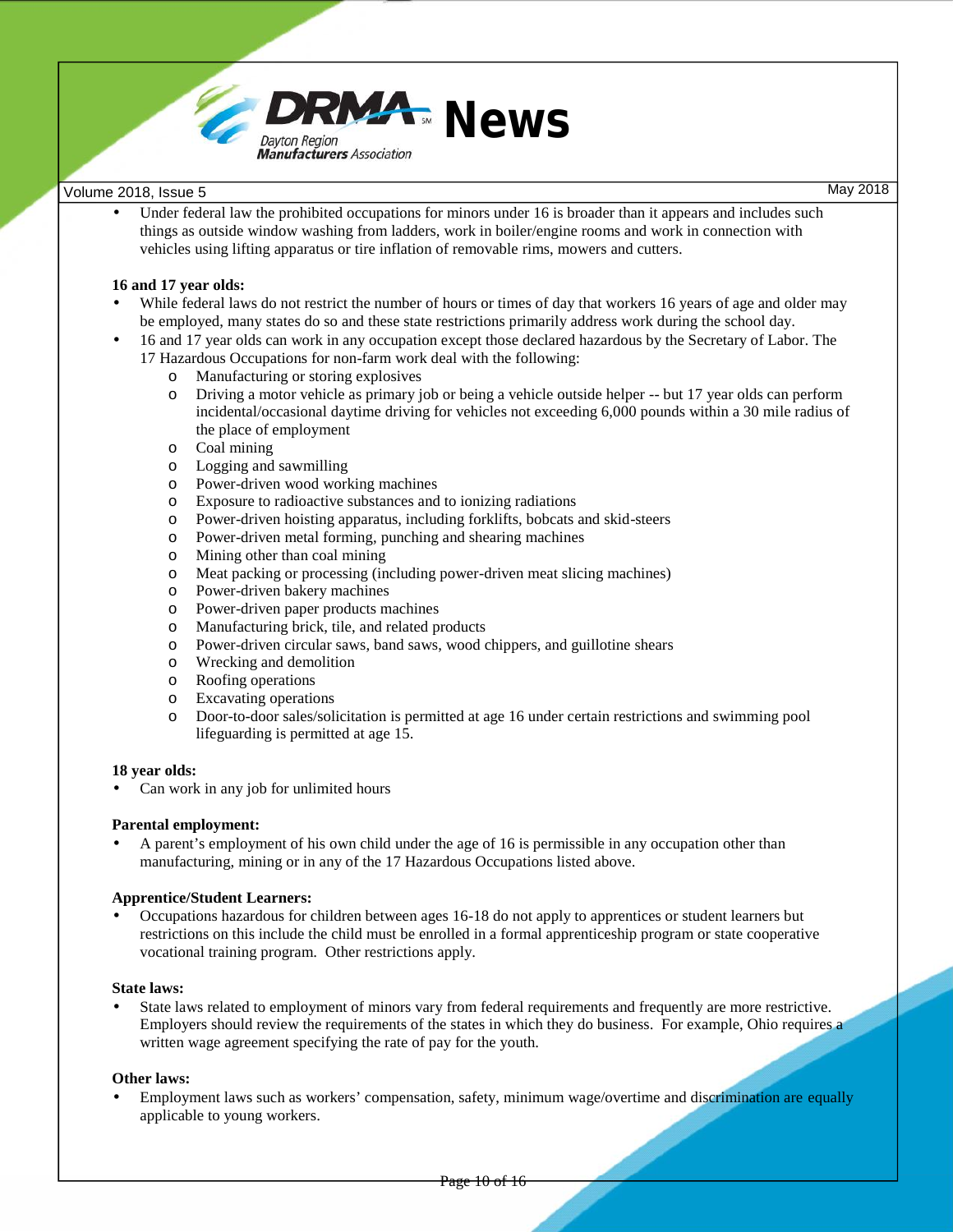

#### **Minimum wage:**

- \$7.25 federal minimum wage unless \$4.25 "youth sub-minimum wage" used for first 90 days.
- \$8.30 Ohio minimum wage as of January 1, 2018.

#### **Rest period:**

 Under Ohio law and some other states' laws, employees under eighteen must receive a 30 minute uninterrupted rest period (unpaid) after the first five hours of work.

#### **Penalties:**

 Employers who violate the Fair Labor Standards Act child labor law provisions are subject to a civil money penalty of up to \$11,000 for each child labor violation and \$50,000 for a violation which causes the death or serious injury of a minor. Imprisonment can occur for repeated infractions.

#### **Record keeping:**

 A list of minors employed and a written record of the hours worked and rest breaks taken must be maintained for two (2) years. Ohio requires a written agreement related to the compensation to be received and the display of a poster is also required.

#### **Developments:**

 In May 2018, the Labor Department announced an initiative to unwind decades-old child labor restrictions by allowing teenagers to work longer hours in some of the most hazardous occupations – primarily 16 and 17 year old apprentices and student learners – a method to provide youths with more workplace opportunities.

This summary cannot provide all of the requirements for employing minors. If you wish additional information, contact **Bob Dunlevey,** Board Certified Labor and Employment Law Specialist at **Taft/Law** at (937) 641-1743 or email rdunlevey@taftlaw.com.

## **Member Benefit Spotlight**

### **Advocacy**

The world of business is complex, and it is important to rely on industry partners like DRMA for success. DRMA's mission focuses on strengthening member companies and serving as the advocate for manufacturing in the Dayton region. DRMA is recognized as the trusted voice of the industry to represent members' needs and concerns so that they may stay focused on their business. Members expect advocacy from their trade association and it's part of DRMA's brand promise. DRMA advocates with public officials, legislators, educators, parents, the business community, the media, and many other regional stakeholders to advance the interests of our members and the industry.

Local manufacturers face countless challenges every day in their efforts to stay profitable, be productive, and to grow. As a key sector in the Dayton Region and in Ohio, manufacturing must be "at the table" when key issues are being debated and decided. DRMA works to make sure that happens.

#### DRMA . . .

- Conducts a survey and produces a list of members' top issues
- Promotes the value of the industry by publishing the Manufacturing in the Dayton Region document with statistics compiled by the Center for Urban and Public Affairs at Wright State University
- Builds relationships with the media which results in positive local manufacturing stories
- Collaborates with state and national organizations such as Business Leaders United and the Coalition for Prosperous America
- Drives and supports initiatives to increase the awareness of careers in manufacturing to attract more workers to the pipeline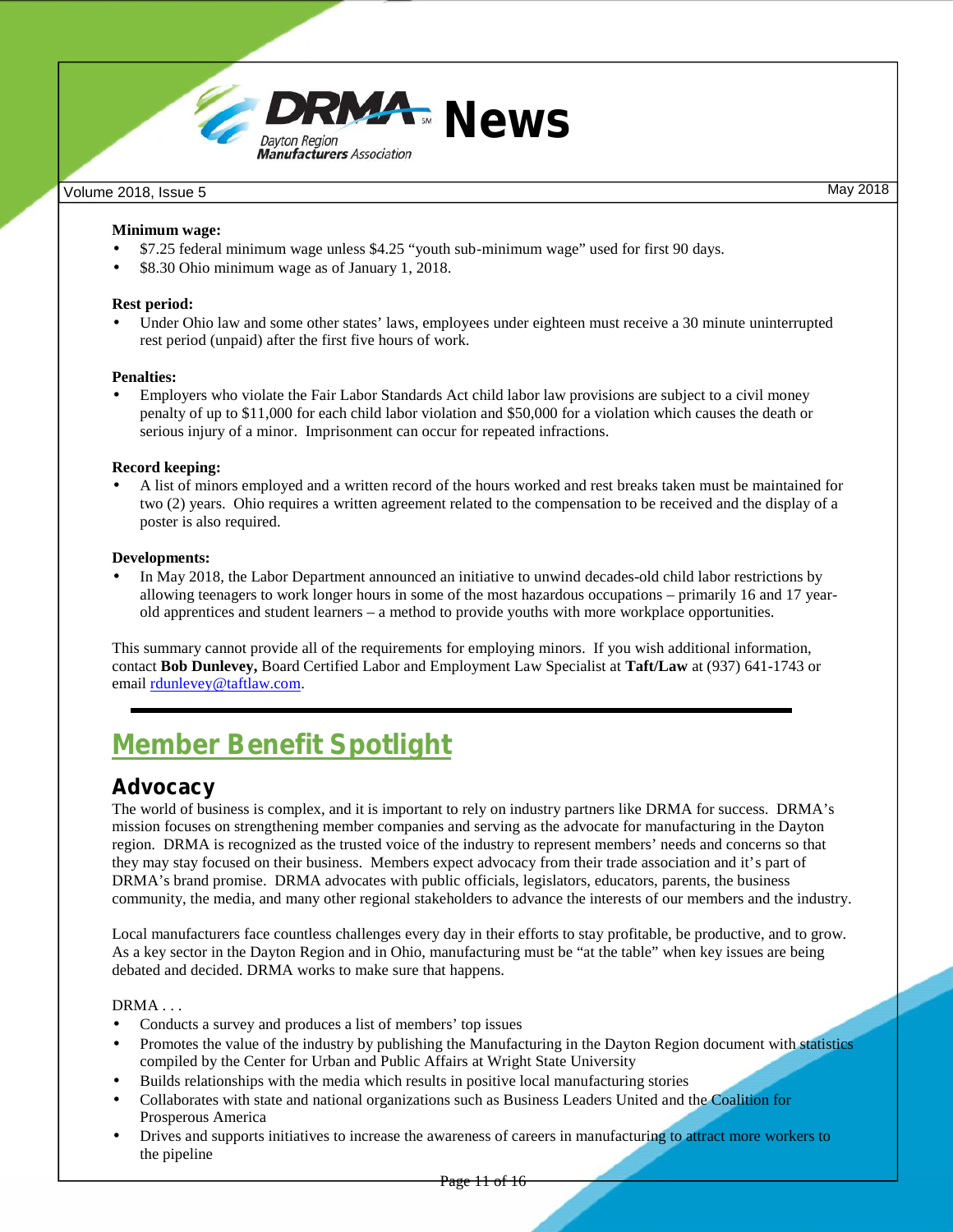

 Represents members and their concerns with a number of area organizations, government agencies, educational institutions, and public and elected officials

All this and more to support DRMA's brand promise to STRENGTHEN, ADVOCATE, AND EDUCATE.

To learn more about all of DRMA can help grow your business, visit our website.

## **Growing the Workforce Pipeline**

### **Help Grow Your Future Workforce – Participate in MFGManufacturing Day 2018**

Does your shop show well? Would a 13-year old walk in your facility and say "Wow, this is cool!"? If so, then consider participating in MFG Day 2018! It's never too early to send a Save the Date to your local schools so they can get them on their calendars for this fall! Post your open house on MFGDay.com NOW (you can edit it later), as schools are planning for fall field trips and need to see which companies they can visit!

MFG Day (October 5) is designed to expand knowledge about and improve general public perception of manufacturing careers and manufacturing's value to the U.S. economy. This is a nationwide event and a unique opportunity for students, parents, and educators to see manufacturing in action and to ignite their interest in manufacturing careers. Over the last six years, we've had great success with this event (in 2017, over 3,600 students from 60 schools and 10 home school groups visited 43 member open houses!), and we want to continue that momentum! Watch this video to see what students think of MFG Day!

The concept is simple . . . manufacturers across the country hold open houses on the same day. The national MFG Day organizers promote the open houses through general and trade media campaigns, and DRMA promotes them locally, encouraging Dayton Region students, parents, and educators to visit your facility and see that American manufacturing is a vibrant career path and that employers need skilled workers.

#### **To schedule an open house**

- Go to<www.mfgday.com> and click on the Host an Event button on the home page.
- You will create an account and then register your event.
- You'll be able to designate the type of event (like an open house) and choose the hours for your event, among other choices. Consider holding your open house during hours that accommodate school field trips  $(9 - 3 p.m.)$ , students/educators attending after school (3 p.m. and after), and students/parents attending after their work day (5 p.m. and after).
- You may indicate any other restrictions you may have, like attire and if your event is open to only certain schools.

#### **Make your open house successful**

DRMA volunteers are working to spread the word to area schools with the hope that your open house will be attended by young people, their parents, and school teachers and administrators. But your help is needed:

- Pick one or two schools (middle schools are prime picks) that you will invite. Educators have told us that they are much more likely to participate if they get a phone call from a company personally inviting them to attend their open house. We're trying to make sure that every school has received at least one invitation, so please email us with the names of the schools that you want.
- Click the Resources link to find easy-to-follow instructions for conducting an effective open house.
- Reach out to your employees, their families, and your other contacts via your newsletter, your Facebook page, and other communication channels.
- DRMA has created a flier that you may customize for your company; email us if you would like to have it.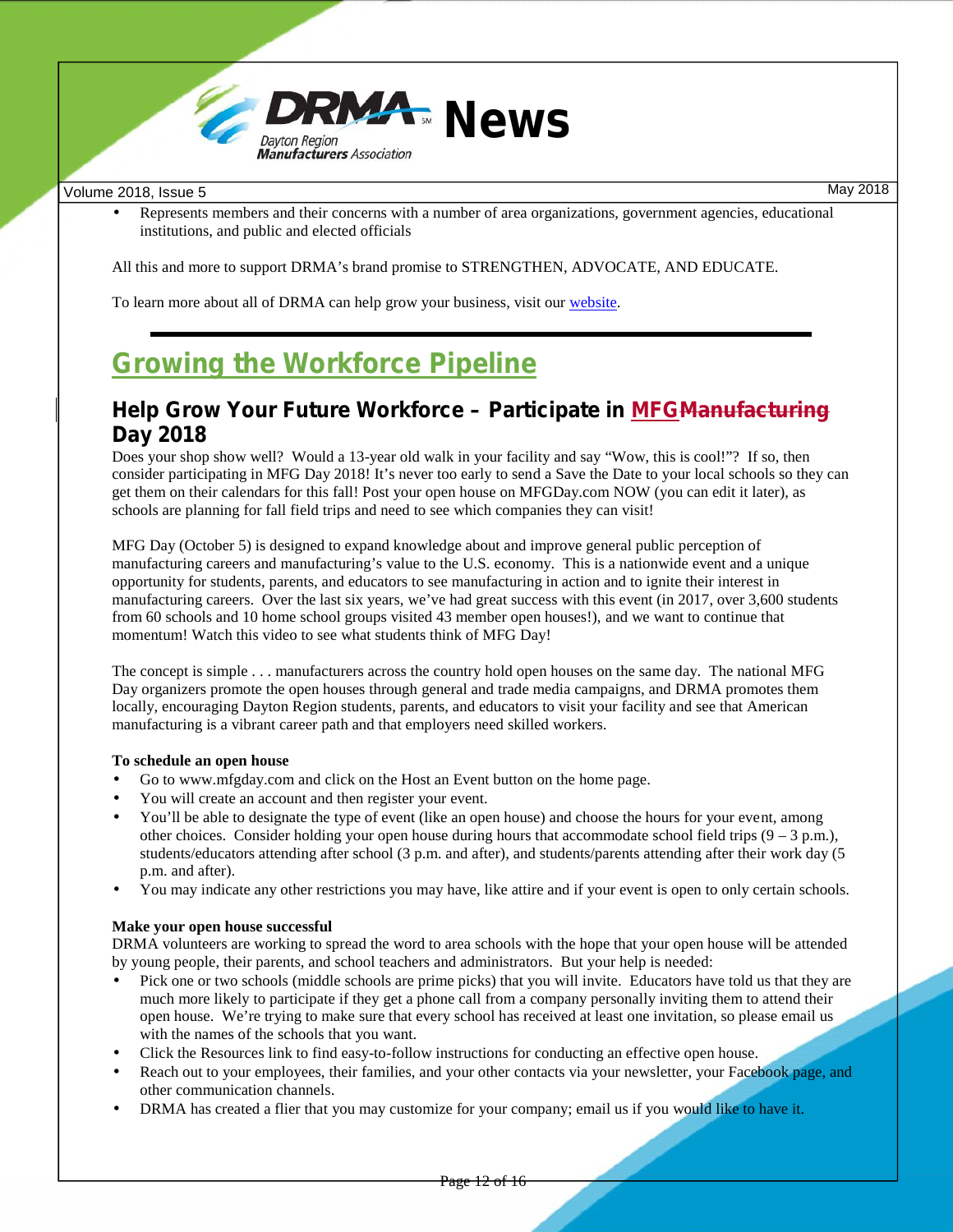

Signing up early is critical so that schools have plenty of time to schedule a field trip to your facility. Schools are planning NOW for fall field trips. Let's make a grand showing! Make plans now to participate in this nationwide event! Add your open house to MFGday.com and edit the details in later!

*MFG Day is produced the National Association of Manufacturers and organized locally by the Dayton Region Manufacturers Association, with support from FASTLANE-MEP.*

### **Youthworks Summer 2018**

Attention employers: help develop your future workforce! Montgomery County is proud to announce that the YouthWorks Summer 2018 program is underway.

YouthWorks offers 14-18 year-old students a chance to experience summer employment while gaining valuable job readiness and life skills. This year, we will offer the students a year-round program where they can continue to work after the summer session has ended.

Montgomery County handles and approves the youth applications, covers the youth's salary, issues Workers Compensation insurance, provides job readiness training and coaching services too. Participating businesses identify the positions and skills required and then employ youth for the 8-week summer session. We ask that you deliver a valuable work experience and knowledge of your industry by training, mentoring, and evaluating the youth.

If your business is willing to serve as a Work Experience Organization, for this program, please contact the Youth Career Services department at 937-224-1482 or provide YouthWorks with your contact information here. We will reach out to you and discuss how to proceed. By accepting this role, you agree to provide a work site location and training services to trainees participating in YouthWorks Summer 2018, the work experience and guidance program authorized by Montgomery County Development Services. A YCS representative will provide all necessary details, when you speak with him/her.

### **Kudos to Members Growing the Workforce Pipeline**

THANKS to the following member companies and people who are helping to grow the manufacturing workforce pipeline!

- For hosting Tippecanoe High School students with a tour – April 27
	- o Vicki Battin, idX
- For participating in a career fair at Ponitz Career Technical Center – May 3
	- o Beth Graves, Prime Controls
	- o Joe Staley, Rack Global Enterprises
	- o Cheryl Stansifer, Rack Global Enterprises
- o Dani Beatty, Stillwater Technologies
- o Luke Vickroy, Stillwater Technologies
- For participating in a career fair at Weisenborn Jr. High School – May 8
	- o Beth Graves, Prime Controls
	- o Garry Jankowski, Sandvik Coromant
	- o Chuck Dryer, Industrial Tube & Steel

Every one of these efforts helps to raise the awareness of the great careers in our industry, resulting in a bigger pool of quality candidates for you to hire. If you would like to help, contact Kayla.

### **HR Questions? Come to a DRMA Workforce/HR Meet Up**

DRMA Workforce/HR Meets Ups are small discussion groups centered on your pressing workforce needs. Ask questions, get advice, and share your experiences with fellow members. At our May 22 Meet Up, Bob Dunlevey from Taft Law will be on hand to discuss drug use policies and employer liability Register here.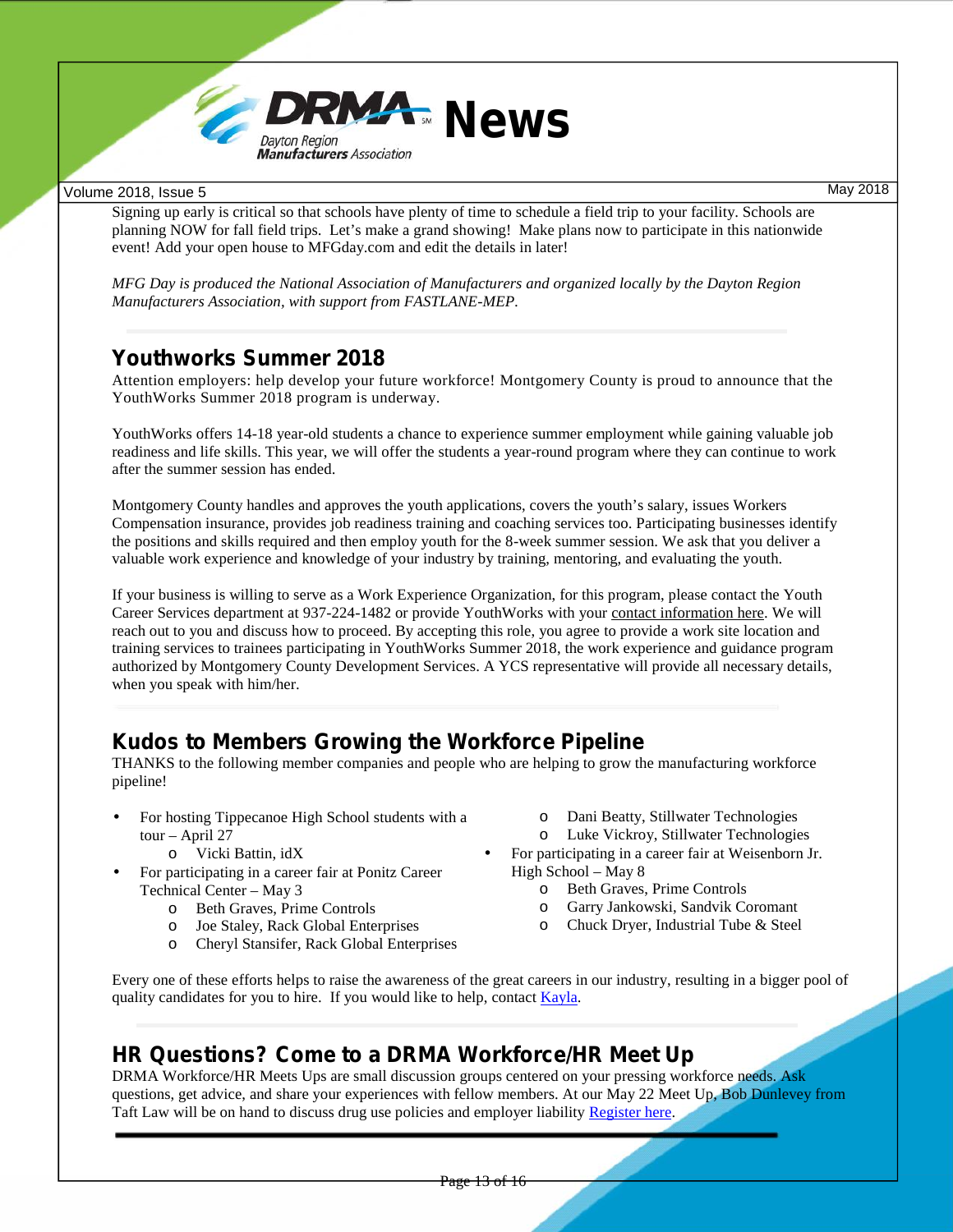

**Safety**

### **Update from DRMA's Workers Comp Group Administrator**

*Submitted by Julia Hall of CareWorksComp*

With many BWC discount program deadlines approaching at the end of May, this is an opportune time to define the different programs; their requirements and program compatibility. If you need any guidance, your CareWorksComp representative can review the savings and viability of these programs.

#### **Upcoming deadlines**

May 15, 2018 - last date to request a change to your installment plan for PY 2018.

May 31, 2018

- Drug Free Safety Program (DFSP) application deadline for a 7/1 start date.
- Industry Specific Safety Program (ISSP) application deadline for a 7/1 start date.
- Transitional Work Bonus application deadline for a 7/1 start date.

June 21, 2018 - due date for the first installment for PY 2018! (Please note this was recently updated by BWC.)

June 30, 2018

- Early Payment Discount due date (employer must pay full PY 2018 estimated annual premium in order to receive this discount.)
- Deadline to complete Safety Council participation requirements for PY 2017.
- Deadline to complete ISSP loss-prevention activities for PY 2017.
- Deadline to complete the ISSP on-site consultation survey (form SH-29) for PY 2017.

**BWC Discount Programs**: The BWC offers many programs and options for saving money, and here is a general overview of what these programs are and their compatibility with the various alternative rating programs available.

- **Drug Free Safety Program (DFSP):** This program allows employers to implement a drug and alcohol policy, testing, and safety training program to earn a rebate on premiums. There are two levels to the DFSP; a 4% premium rebate is given at the basic level participation, and a 7% premium rebate is given at the advanced level participation. The DFSP is compatible with traditional Group Rating, Grow Ohio, Small Deductible Program, and individual rating.
- **Go Green Discount Program**: This program is part of the BWC's Destination Excellence Program and it offers a 1% premium rebate (up to \$2,000) in exchange for an employer conducting their BWC transactions via the BWC's website at<www.bwc.ohio.gov.> This includes receiving payroll reports, report payroll, paying premiums, and filing First Reports of Injury (FROI). This rebate is given automatically by BWC to eligible employers. It is compatible with all alternative rating programs.
- **Industry-Specific Safety Program (ISSP):** This program offers employers the opportunity to receive a 3% premium rebate for completing an online safety assessment and completing up to three loss prevention activities, depending on amount of payroll. ISSP is compatible with traditional Group Rating, Grow Ohio, individual rating, and the One Claim Program.
- **Lapse Free Discount Program**: This program is part of the BWC's Destination Excellence Program and it offers a 1% premium rebate (up to \$2,000) in exchange for an employer not having any lapses in coverage during the 60 months prior to the rebate eligibility evaluation date. This rebate is given automatically by BWC to eligible employers. It is compatible with traditional Group Rating, Grow Ohio, individual rating, and Group Retrospective rating.
- **Safety Council Rebate Program**: This program's goal is to increase safety awareness by joining a local safety council. The Safety Council Rebate Incentive Program is compatible with all alternative rating programs, however traditional Grou Rating is only compatible with the 2% Performance Bonus, and Group Retrospective Rating is only compatible with the 2% Participation Rebate. There is a total premium rebate incentive of 4% awarded to employers, broken down as follows: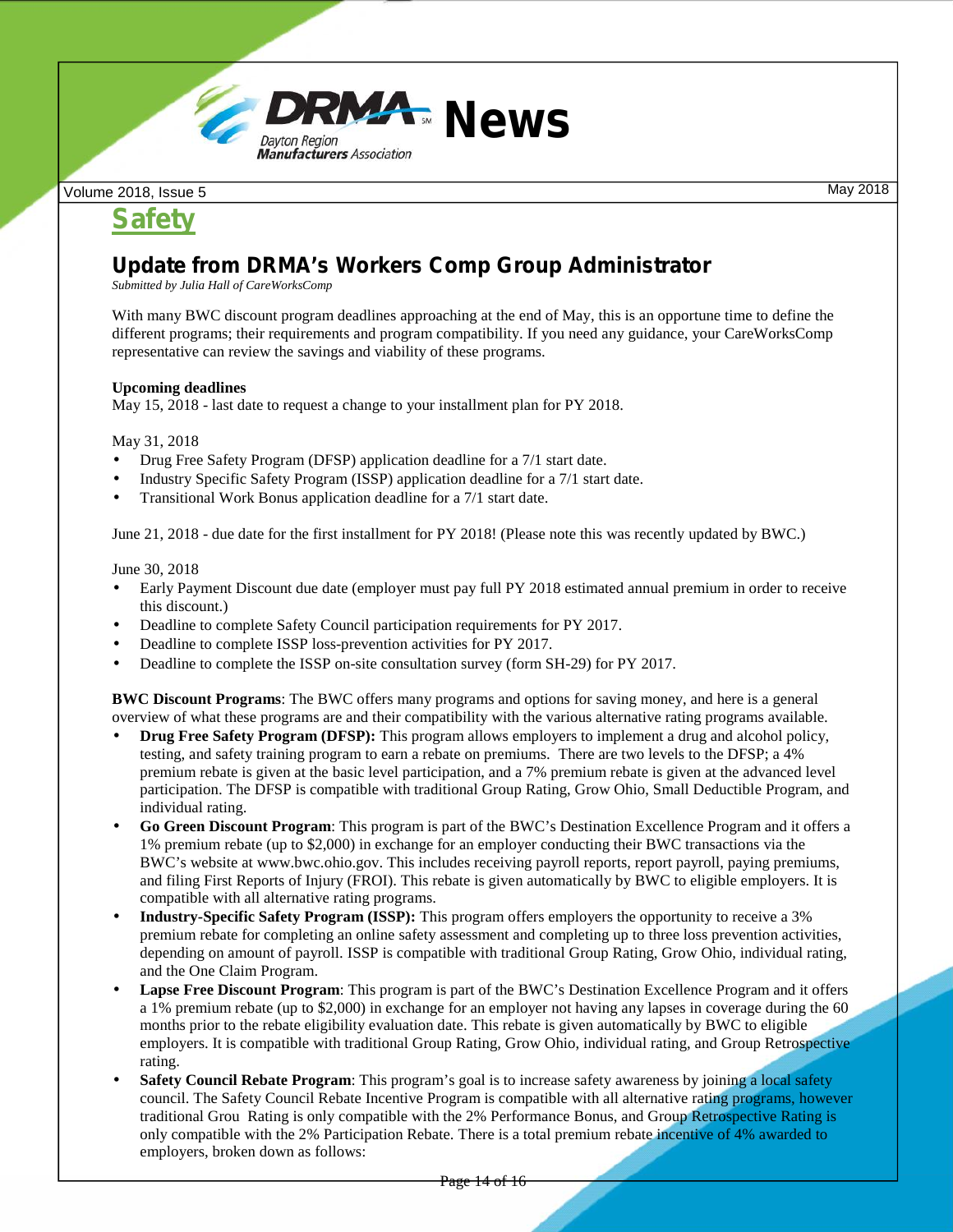

- 2% Participation Rebate for attending their safety council's monthly meetings (at least 10 out of 12).
- o 2% Performance Rebate for reducing either the frequency or severity of claims by 10% or with maintenance at zero.
- **Transitional Work Bonus (TWB):** This program is designed to reward employers (up to 10% of pure premium) who successfully use approved transitional work plans to facilitate early return-to-work for injured workers with eligible claims. It requires that the employer complete a transitional work bonus application by the deadline. This program is compatible with traditional Group Rating, Grow Ohio, individual rating, and the One Claim Program.

### **Get a 20% Discount on OSHA Training Classes!**

DRMA is here to help our members lower their incident rate, reduce their EMR and provide a safer workplace for their employees. By partnering with Mid-America OSHA Education Center in Springboro, DRMA members receive a 20% discount on OSHA authorized safety & health training and education through professional instruction. To get your discount code, contact Shay or call the DRMA office at (937) 949-4000.

### **Upcoming Classes**

- 5/18/2018 OSHA 7505 Introduction to Incident (Accident) Investigation, 8am-5pm, Springboro Ohio
- 5/22-5/24 2018 OSHA 2264 Permit-Required Confined Space Entry, 8am-2pm, Columbus Ohio
- 6/4-6/7 2018 OSHA 501 Trainer Course in Occupational Safety and Health Standards for General Industry, 8am-5pm, Springboro Ohio
- 6/19-6/22 2018 OSHA 521 OSHA Guide to Industrial Hygiene, 8am-5pm, Middleburg Heights, Ohio
- 6/26-6/29 2018 OSHA 3115 EM385 Fall Protection with EM 385 requirements, 8am-5pm, Indianapolis, Indiana

Go to <https://midamericaosha.org/> for more information.

# **All About Members**

### **Congrats!**

- Congratulations to Rob Dalton and SAS Automation of Xenia in being named exporter of the year by the U.S. Small Business Administration.
- Nice article of new DRMA member United Grinding on the cover page of the Dayton Daily News business section on April 22.
- Kudos to Steve Staub, Staub Manufacturing Solutions, for testifying on behalf of manufacturers to the Subcommittee on Human Resources of the House Ways and Means Committee of the U.S. Congress on the skills gap issue. Thanks for carrying our message, Steve!

*[Editor's Note: DRMA members are always doing amazing things! If you know of a member company or an employee of a member company who deserves a shout-out, email it to info@daytonrma.org.]*

### **Welcome New Members**

Your Association is growing! Check out our new members...

#### **Manufacturer Members**

#### **Dayton-Phoenix Group, Inc. –** 1619 Kuntz Road, Dayton, OH 45404 (937) 496 – 45404

*The Dayton-Phoenix Group Mission is to help move freight around the world through the innovation, manufacturing and servicing of heavy freight and transit components and systems. DPG is the recognized global leader in the specialized design and manufacturing of motors, generators, resistors, cooling fans, HVAC, and mechanical components for freight locomotives, passenger locomotives, and off-highway vehicles.*